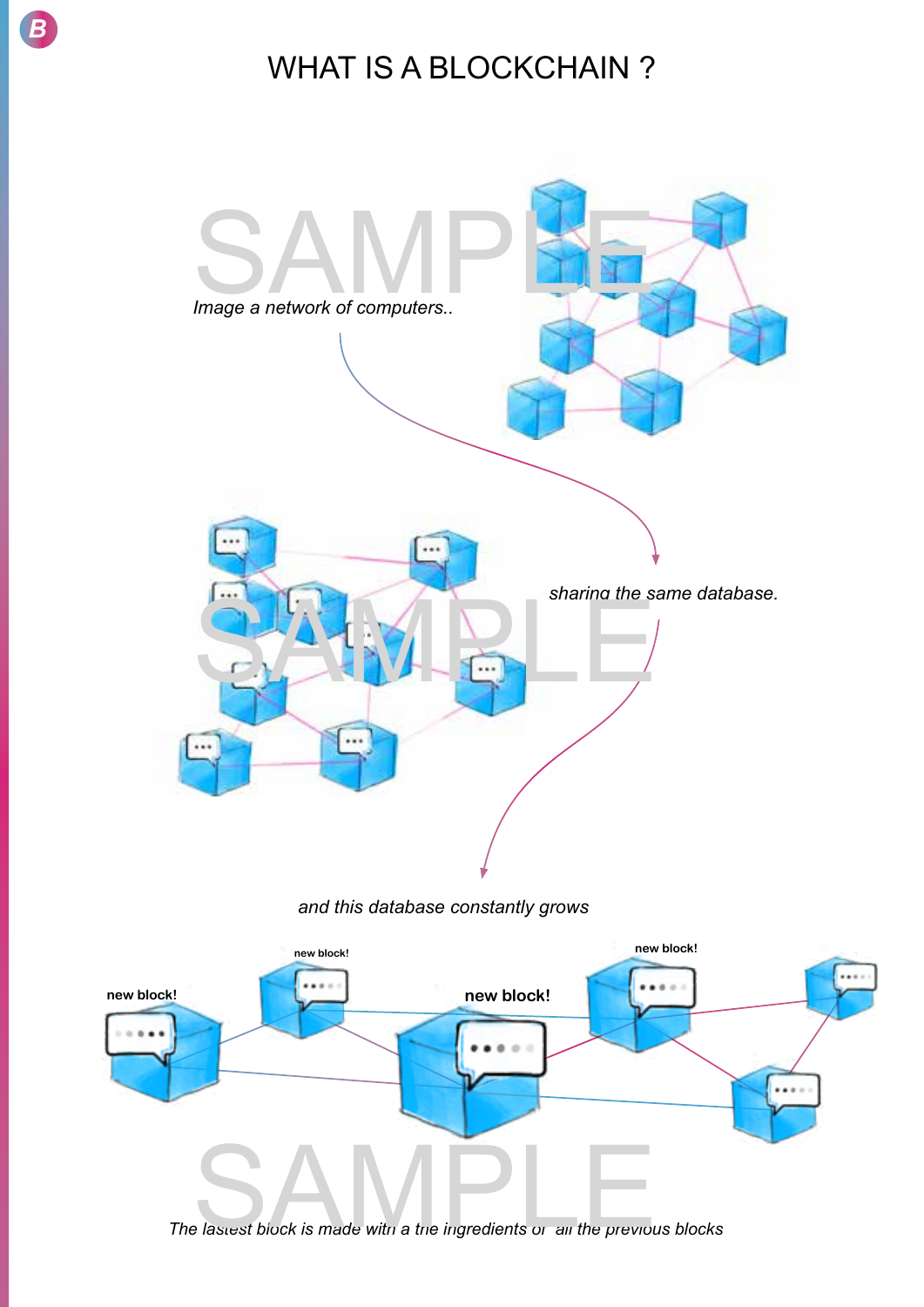*The database is made out of blocks , linearly added one by one, one after the other, all together they form a chain made of blocks.*



*The chain cannot be modified because is protected by a secret language*



*Since all the blocks are connected* 

*If a block will be modified all the blocks will be affected.* 

*The network will reconise the problem and represtinate the chain.*

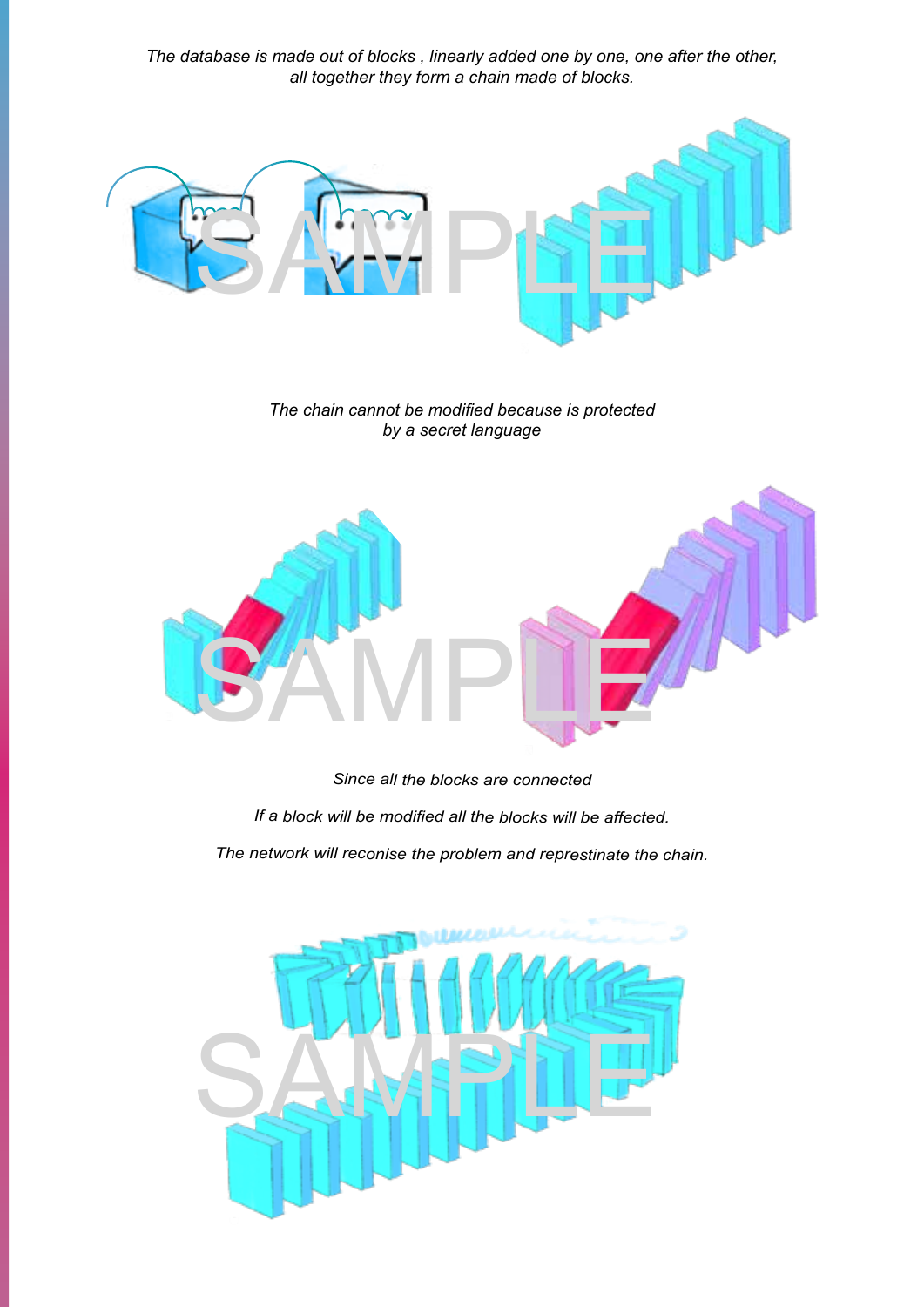

What is the Difference Between a Blockchain and a Database?  $\ln\frac{1}{\sqrt{m}}$  w.com/singlesserversion/learn/blockchain-101/ what is blockchain-technology What is the Difference Between a Blockchain and a D<br>tab..se?<br> $\frac{1}{16}$ <br>what is plockc ai: -te F nol gy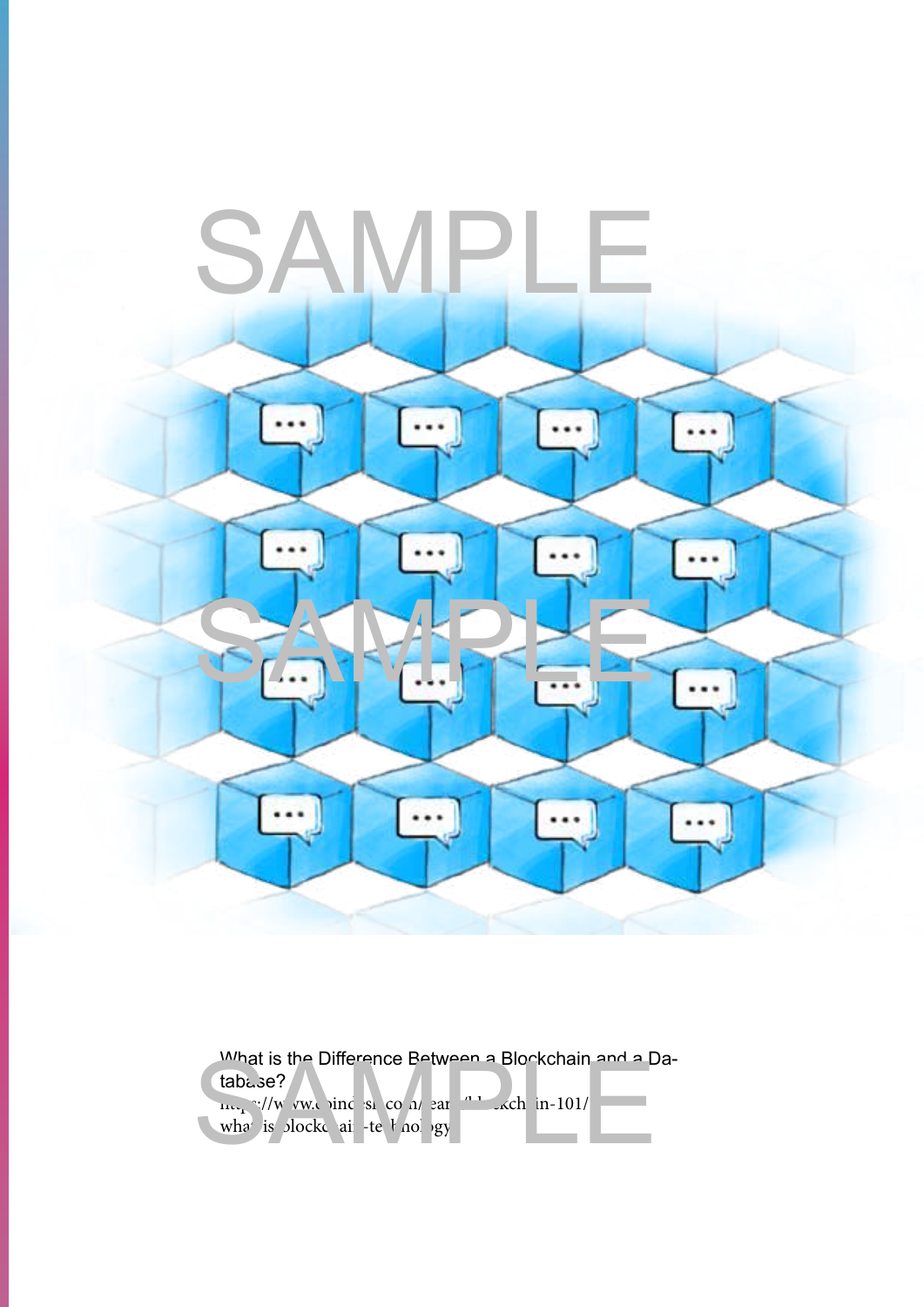

A blockchain is a continuously growing list of recorded data, called blocks, that are linked and secured using cryptographic technologies (e.g Keccak, SHA3).

Each block cannot be altered retroactively since the last block of the chain contains the information (cryptographic has  $\overline{a}$ ) of the previous ones.

If you change something in one of the block in the past it would result in an invalidation of all of the links.



The term blockchain was most probably first defined in 1991.

*A*

Intending to create a digital timestamp, a group of researchers wanted to create a tool to timestamp digital documents that cannot be changed or backdated. The blockchain was invented by an unknown person (or a team of people) under the name - most probably a pseudonymous - of Satoshi Nakamoto. In October 2008, Satoshi published a white paper called " Bitcoin : A Peer-To-Peer Electronic Cash System" on a mailing list. The bitcoin software was implemented and released as open-source software in January 2009.<br>
The invention of the bitch school of the bitch software in January is in the bitch software in January and the 2009.

The invention of the blockchain for bit coin made it the first digital currency that works without the need for a trusted authority or central server (trusless).